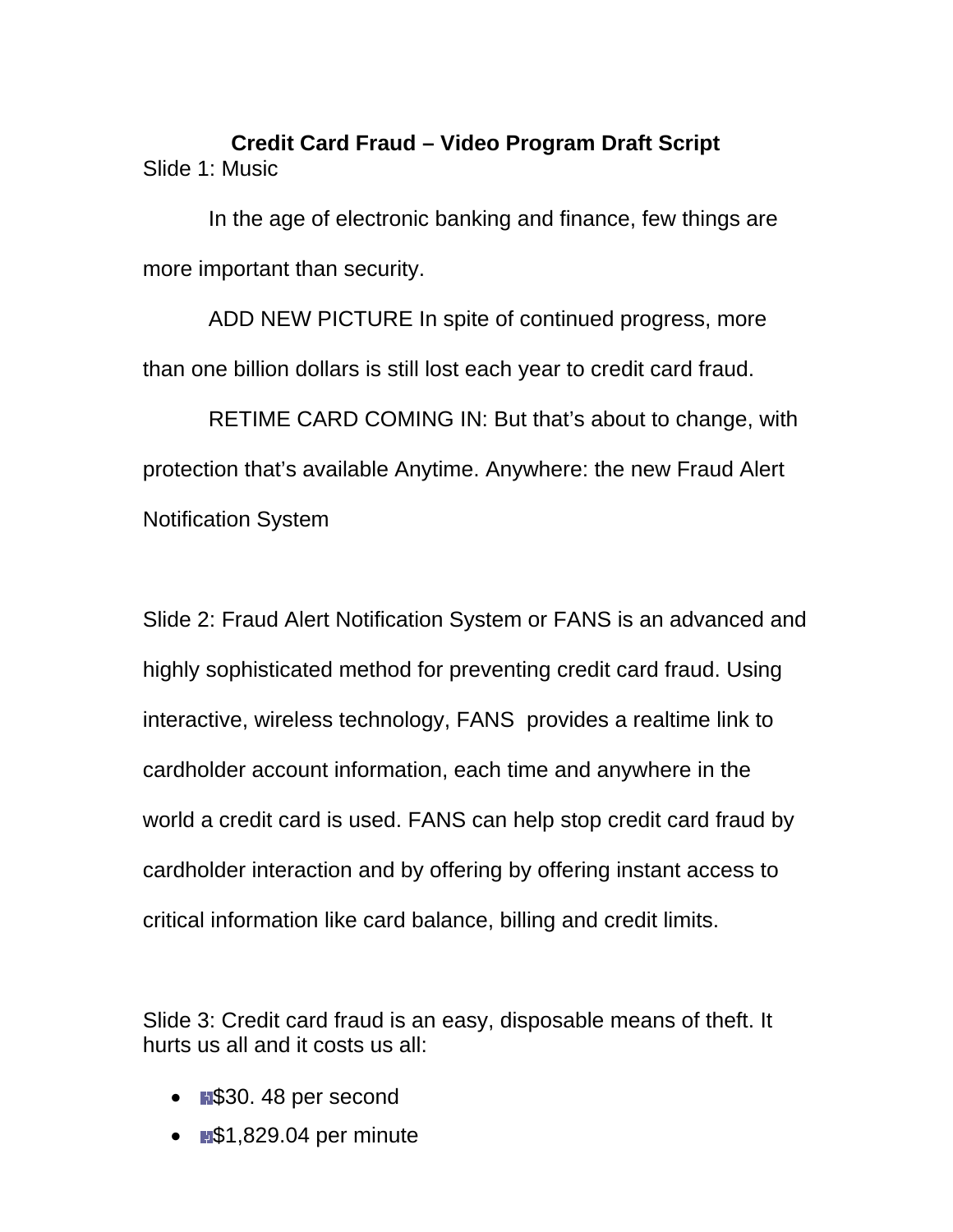- **\$109,742.19** per hour
- $\bullet$  52,633,812.48 a day

Slide 4: From stolen cards to false applications, this crime defrauds

an unsuspecting public of more than one billion dollars a year.

[numbers need to be white]

Slide 5: So who's ultimately responsible?



Add new line

6: The loses are on multiple fronts:

- **Clost Sales**
- Higher Interest Rates
- $\bullet$   $\bullet$  the cost of Detection, Staffing & Labor with processors fielding thousands upon thousands of calls from cardholders who have been scammed.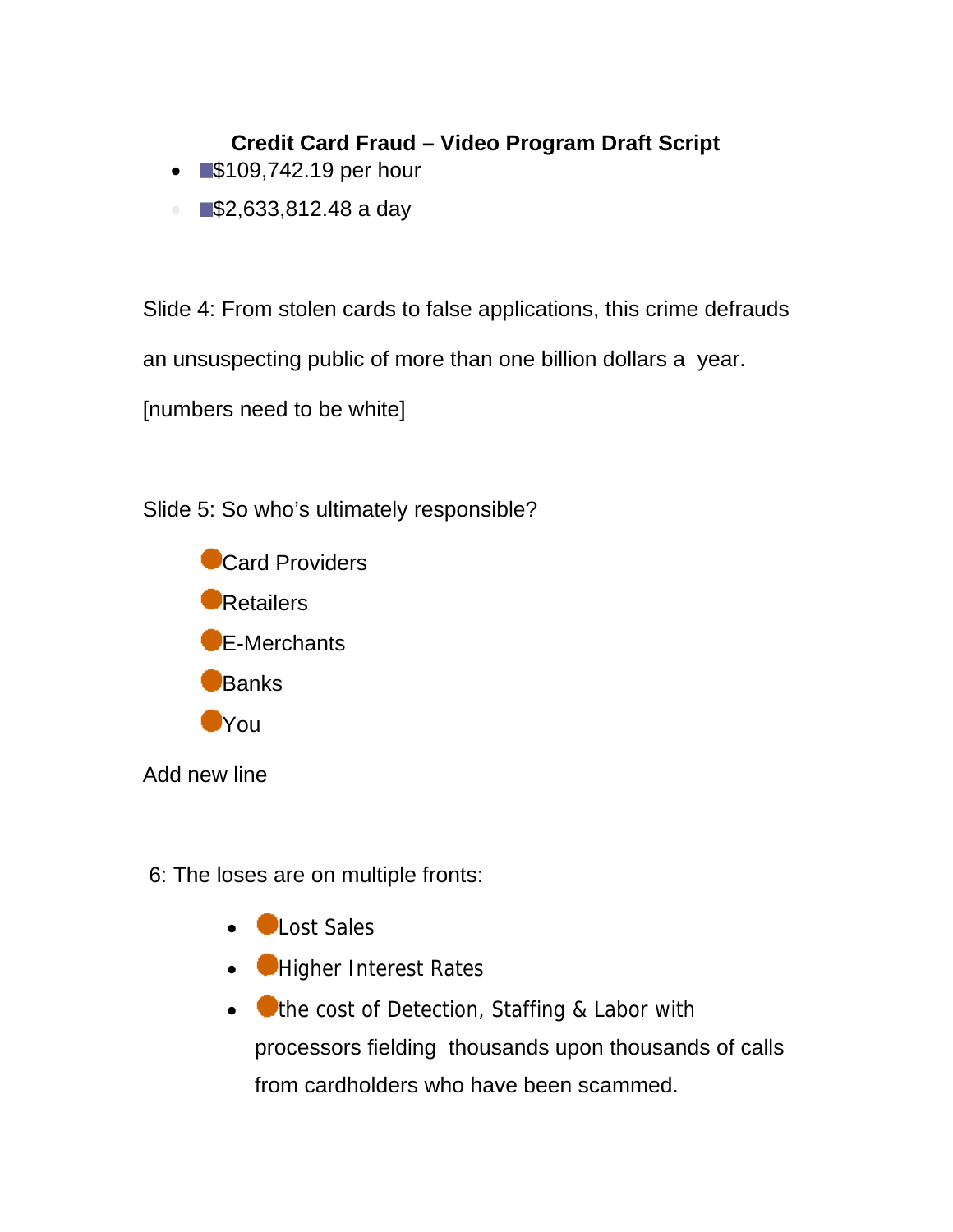Slide 7: A variety of countermeasures have been put in place to combat the problem. And while all offer some measure of protection, nothing has been thoroughly effective for stemming the rising tide of credit card fraud. Nothing until now.

[Slide 8: Music only leading to slide 9.]

Slide 9:FANS

Slide 10: FANS combats the crime using three unique subsystems:

- A Fraud Alert Proxy.
- A database offering a card holder contact initiative; and
- Owner Feedback that initiates a response for the appropriate action to be taken

Slide 10: Let's take a closer look at these operating systems.

FANS1 - Fraud Alert & Proxy - is the controlling subsystem. The feature validates and logs postings from card transaction systems and initiates subsystems two and three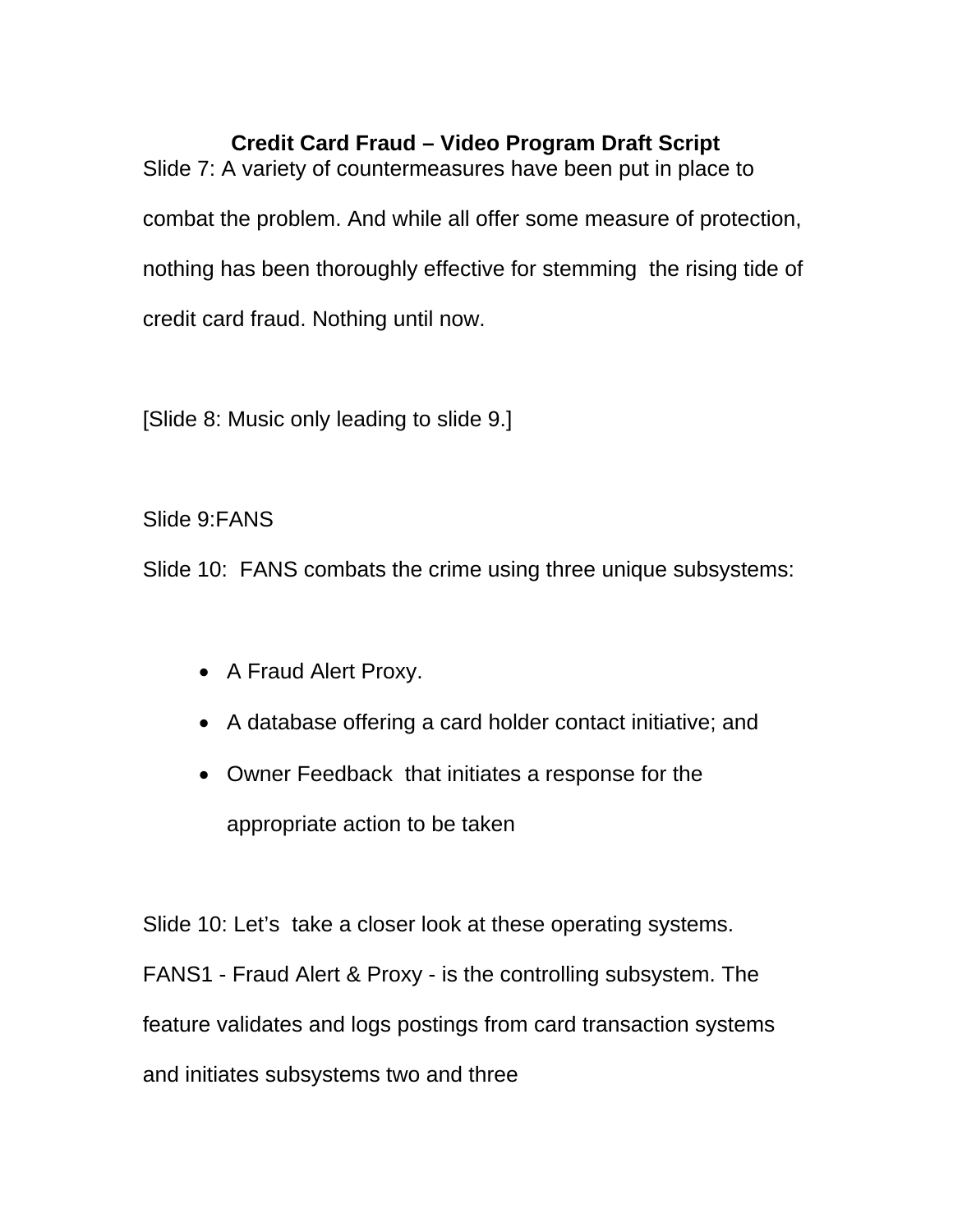## **Credit Card Fraud – Video Program Draft Script**  Slide **11: When a transaction begins, a FANS Purchase**

**Authorization request compares** the credit card number with FANS subscriber database for a match. If found, FANS1 makes a new entry in the system log and then calls the corresponding proxy on FANS2 and FANS3. )

Slide 12: FANS2 -- Owner Notification -- is the subsystem that actually sends the "transaction in progress" notice to the card owner by one of several predetermined methods chosen at the time of subscription activation.

Slide 13: For example FANS2 notifys a subscriber that a transaction in progress by

- **E-mail**
- $\bullet$  FAX
- a Page
- $\bullet$  **EVoice mail or by**
- **Telephone**

Slide 14 Sub System 3 - Owner Feedback - allows the card owner to respond to the FANS2 notification. The subsystem posts the owner's instructions back, closes out the proxy log and responds to the Purchase Authorization request or PAR**.**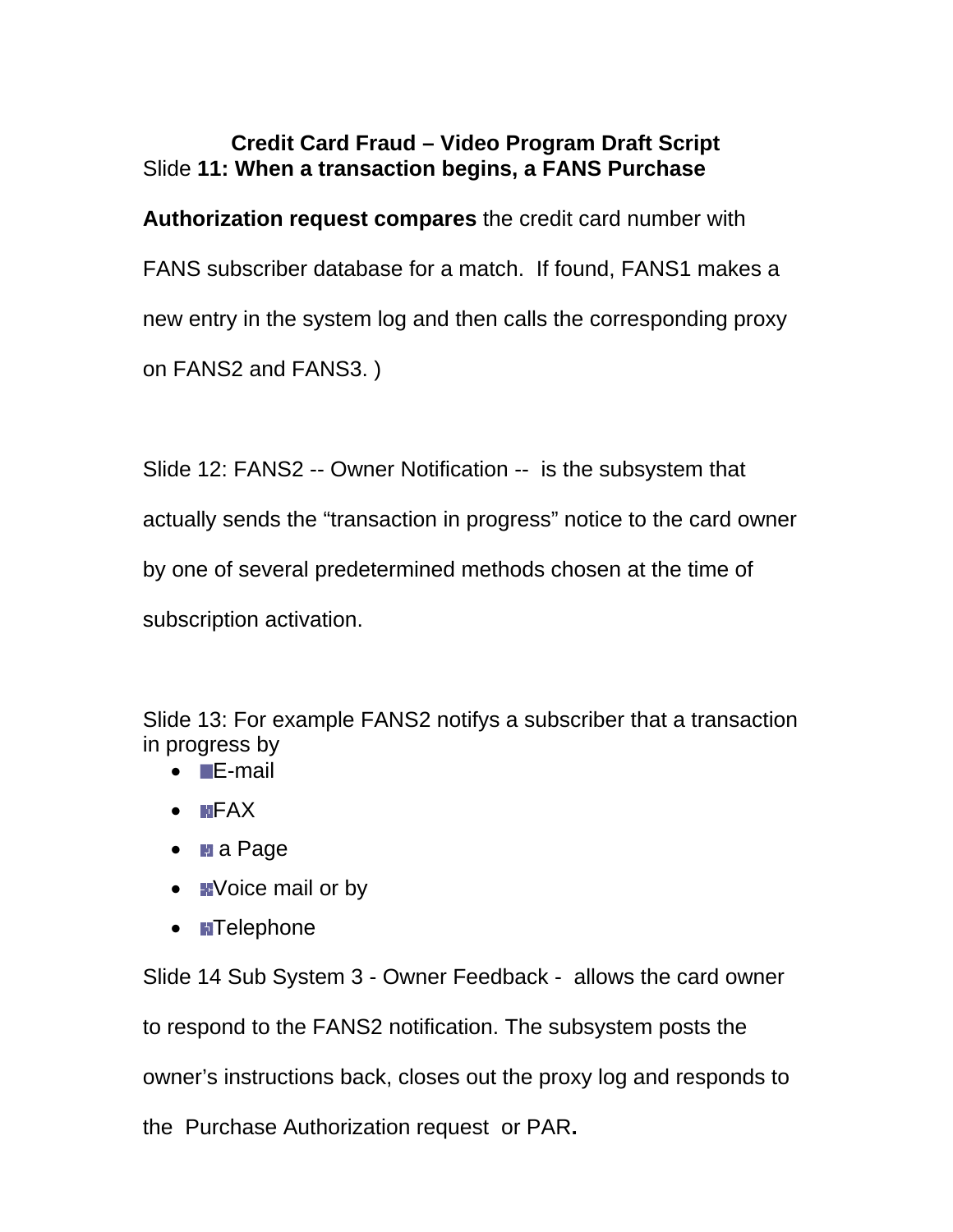Slide 15: Once notified The card owner has a set amount of time to respond, accepting, rejecting or flagging the transaction

Slide 16. Accepting the transaction can be active or passive; Rejecting the transaction can be immediate or delayed. Flagging the transaction can call for monitoring or rejection based on specific conditions

Slide 17: An active acceptance requires a direct response within a pre-detemined time frame. Passive acceptance requires no action, as the transaction is accepted by default

Slide 18: Imediate rejection of a transaction requires a predetermined digital method to respond in less than 60 seconds. Normal delayed rejection requires action within an 8-hour window, a special authority window allows extension to 24 hours Slide 19: Flagging a transaction offers the cardholder an

opportunity analyze the card activity.

Reject until flag removed allows an owner, bank security agent, or certain authorities to freeze an account temporarily.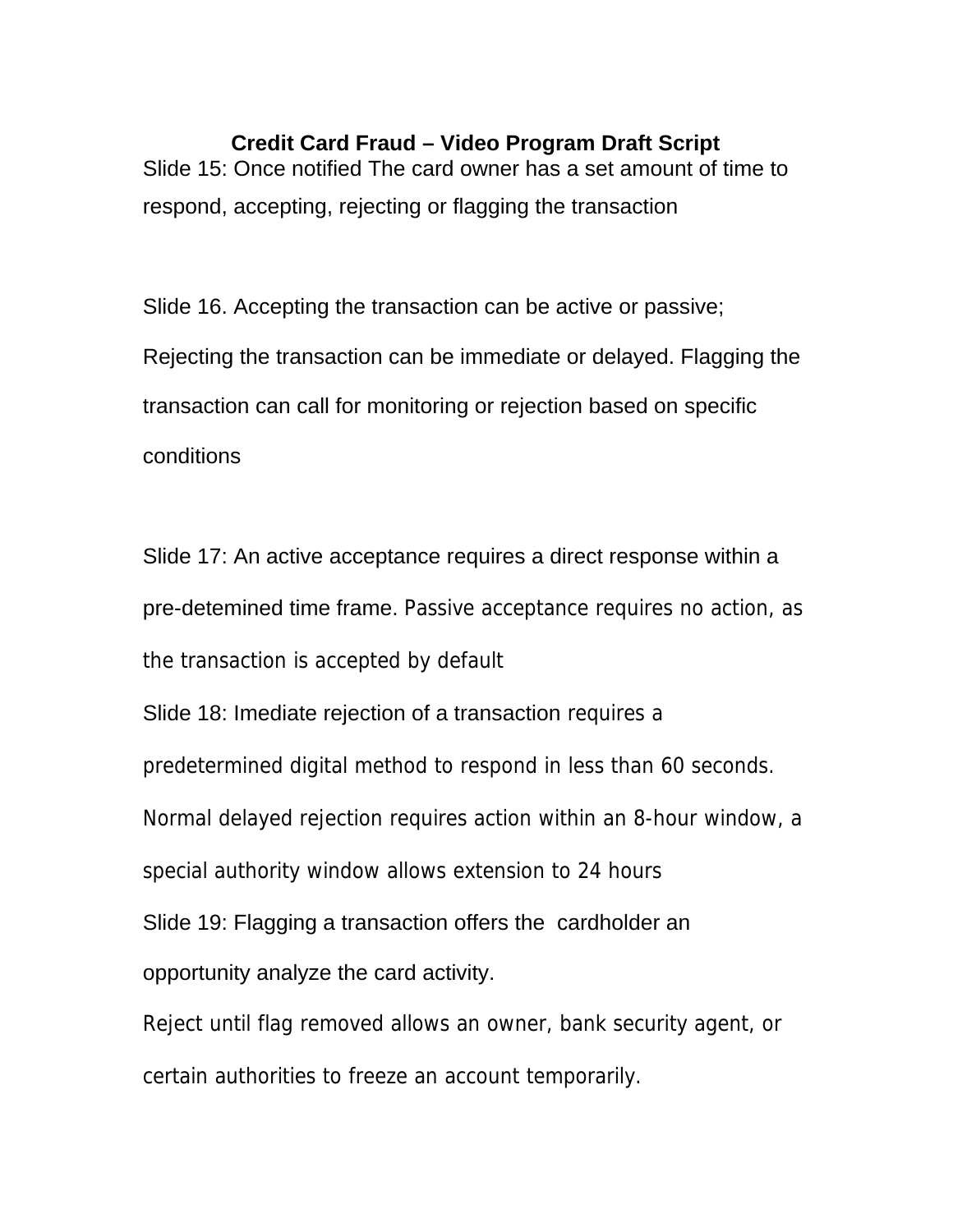Slide 20: FANS offers other benefits. For instance, cardholders can save time – and potential embarrassment -- by checking account status, balance information and available credit by telephone. Also, cardholders are taught to police their own accounts -- reducing fraud and overspending – which offers cost savings to everyone. Slide 21Consider this scenario

Slide 22-23 Let's say John's wife Sara has a VISA card issued on John's account.

John has a security agreement with a provider using FANS to

safeguard his cards

Sara makes a shoe purchase at a local department store.

John receives notification of the purchase request, knowing its safe,

does nothing and the charge is accepted by default.

Slide 24: Different music

Slide 25-27 Richard inadvertently drops a credit receipt near an airport snack machine. Loitering Billy picks it up and places a catalog order for \$1700 in Stereo equipment.Richard, in a meeting, receives a message on his Smart Phone that his card has been used